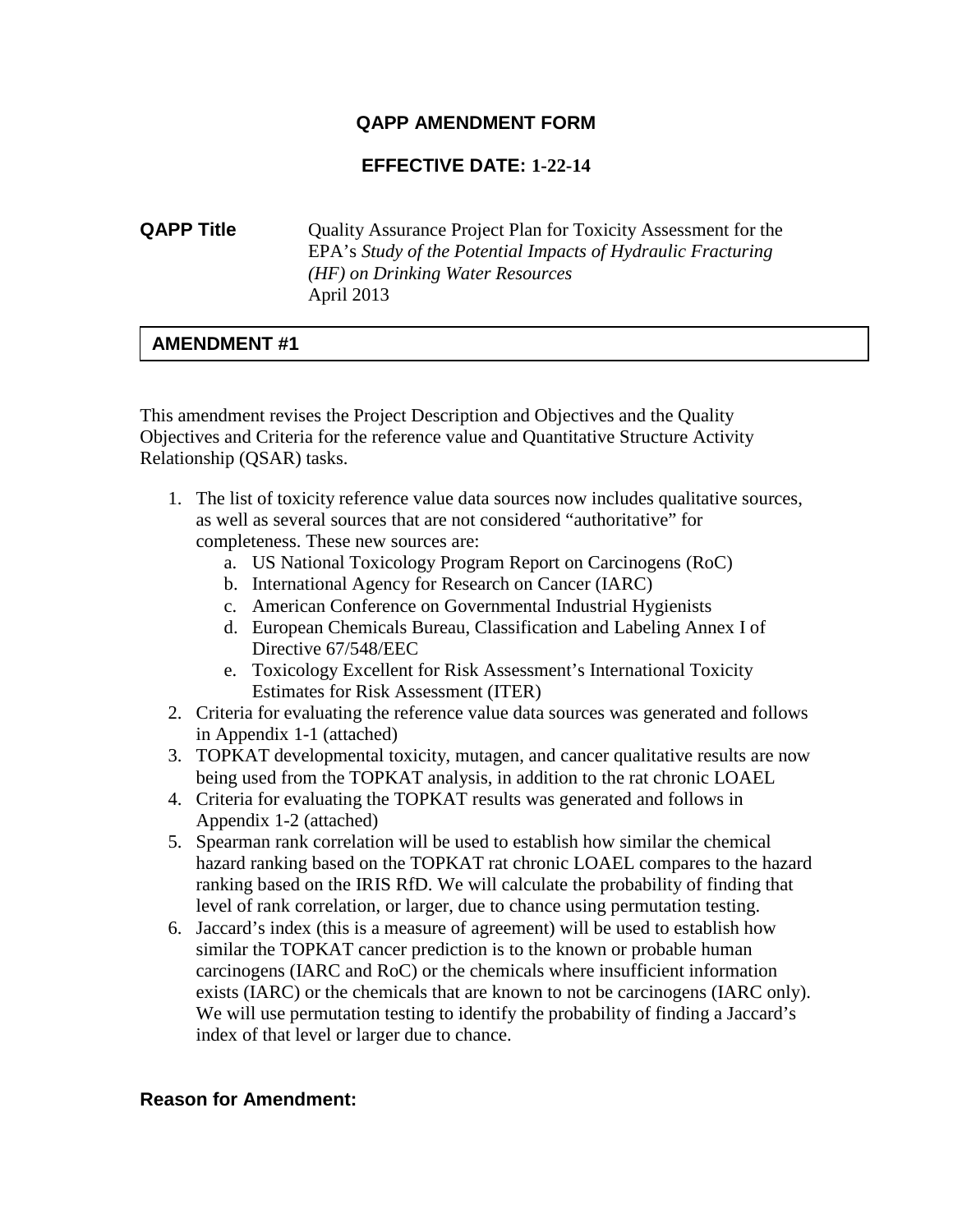from IARC, in our analysis. On January 4, 2014, Jeanne also forwarded the URL for a The QAPP is being amended in response to comments received from Jeanne Briskin following review of our manuscript that resulted from the worked covered by the QAPP, and as a result of the identification of additional values from TOPKAT that we felt would be useful in our analysis. Jeanne specifically requested in a phone call on January 6, 2014 that we consider including additional values, especially qualitative values such as those website run by the Environmental Working Group that included additional data sources. We chose additional new sources based on our knowledge of existing reference values, and included some sources that EWG reports to use in their products for completeness.

#### **Sections of QAPP Affected:**

#### **Section A6. Project Description and Objectives Section A7. Quality Objectives and Criteria**

**Date Implemented:**

January 22, 2014

#### **Approvals**:

| /s/                                                    | 1/22/2014 |
|--------------------------------------------------------|-----------|
| Lyle D. Burgoon, Ph.D., NCEA HF Project Lead           | Date      |
|                                                        |           |
| /s/                                                    | 1/22/2014 |
| Cheryl Itkin, NCEA HF QA Manager                       | Date      |
|                                                        |           |
| /s/                                                    | 1/22/2014 |
| Reeder Sams, NCEA-RTP Acting Deputy Director, NCEA-RTP | Date      |
|                                                        |           |
| /s/                                                    | 1/22/2014 |
| John Vandenberg, NCEA-RTP Division Director, NCEA-RTP  | Date      |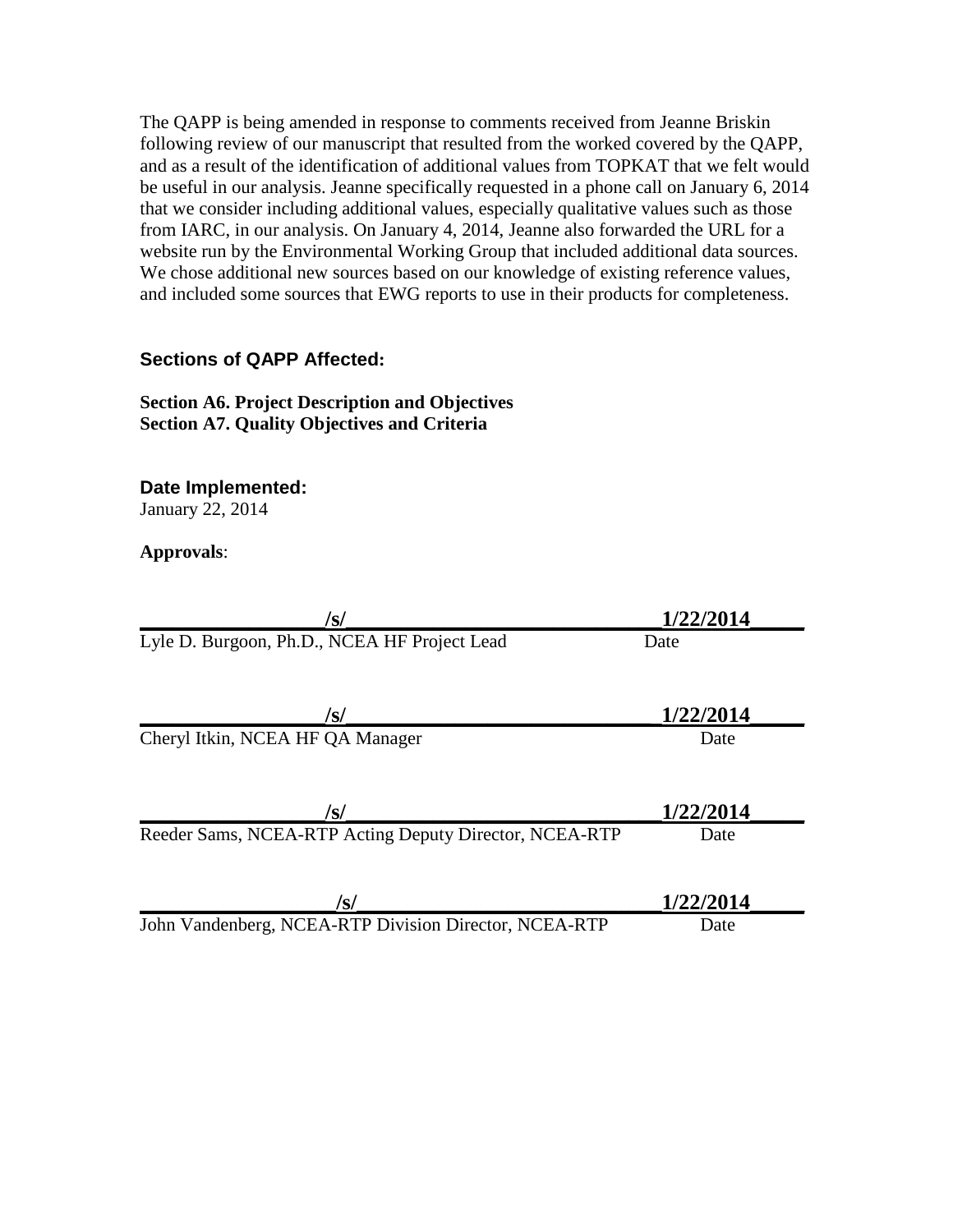Appendix 1-1:

#### **Criteria for Inclusion of Hazard Data Sources**

The criteria listed below were used to evaluate the quality of the information considered for use in the hazard analyses in support of the hydraulic fracturing research plan. Only data sources that meet these criteria were considered of sufficient quality to be included in the analyses.

- 1) The following criteria must be met for a source to be deemed of sufficient quality:
	- a. The body or organization generating or producing the peer reviewed reference revalues or peer reviewed qualitative assessment must be a governmental or intergovernmental body.
		- i. Governmental bodies include sovereign states, and federated states/units.
		- ii. Intergovernmental bodies are those whose members are sovereign states, International Agency for Research on Cancer (IARC) is an agency of the and the subdivisions or agencies of such intergovernmental bodies. The United Nations is an example of an intergovernmental body. The World Health Organization, which is itself an agency of the United Nations. Thus, IARC is considered a subdivision of the United Nations.
	- b. The data source must include peer reviewed reference values or peer reviewed qualitative assessments.
		- review, so long as either the entire committee, or members of the committee that did not participate in the derivation of a specific section of a i. A committee that is established to derive the reference values or qualitative assessment can have members of that same committee provide the peer work product, conduct the review.
		- ii. Peer reviewers who work for grantees of the organization deriving the reference values or qualitative assessments are generally allowed, and this will not be considered to constitute a conflict/duality of interest.
		- iii. Peer reviewers may work in the same or different office, so long as they did not participate in any way in the development of the product, and these individuals must be free of conflicts/duality of interest with respect to the chemical(s) assigned.
			- may also be employed by Office A so long as they did not participate 1. For instance, peer reviewers for Program X, conducted by Office A, in the creation of the Program X product they are reviewing.
	- c. The reference values or qualitative assessments must be based on peer reviewed scientific data.
		- adequately peer-reviewed by an external body (external to the group i. There are cases where industry reports that were not published in a peerreviewed, scholarly journal may be used, if the industry report has been generating the report, and external to the group generating the peer-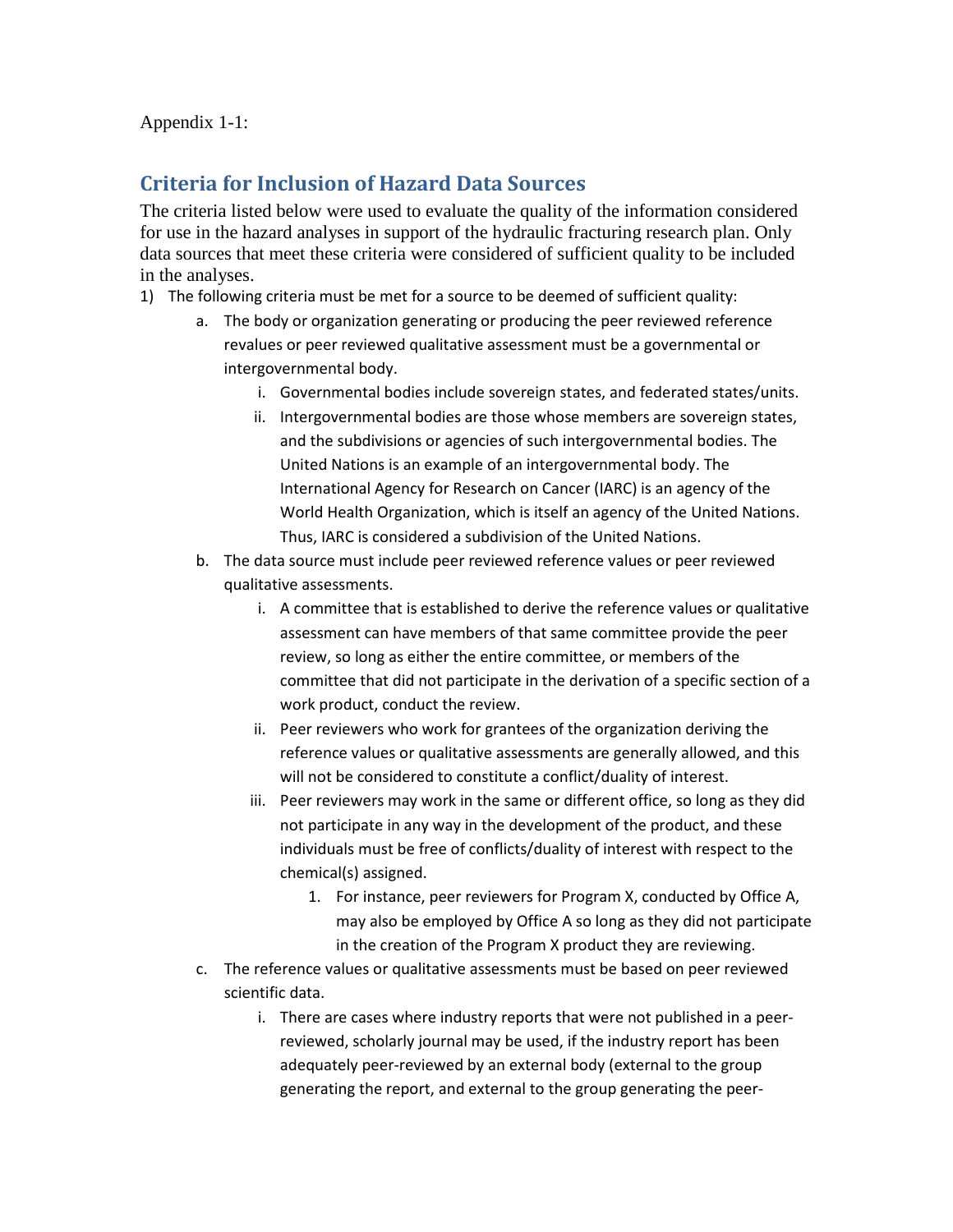reviewed reference values or peer-reviewed qualitative assessment) that is free of conflicts/dualities of interest.

- d. The reference values or qualitative assessments must be focused on protection of the general public.
	- i. Sources that are focused on workers are not appropriate as workers are their status as workers. assumed to accommodate additional risk than the general public due to
- e. The body generating the values or qualitative assessments must be free of conflicts of interest with respect to the chemicals it derives reference values or qualitative assessments.
	- i. If a body generating the reference values or qualitative assessments accepts funding from an interested party (i.e., a company or organization that may be impacted by past, present, or future values or qualitative assessments), then the body has a conflict of interest.
	- ii. For instance, if a non-profit organization is funded by an industry trade group, and the non-profit generates reference values or qualitative assessments for chemicals that trade group is interested in, then the nonprofit will have a conflict of interest with respect to those chemicals.
	- iii. Having a conflict/duality of interest for one chemical is sufficient to disqualify the entire database, as it is assumed that conflicts/dualities of interest may exist for other chemicals as well.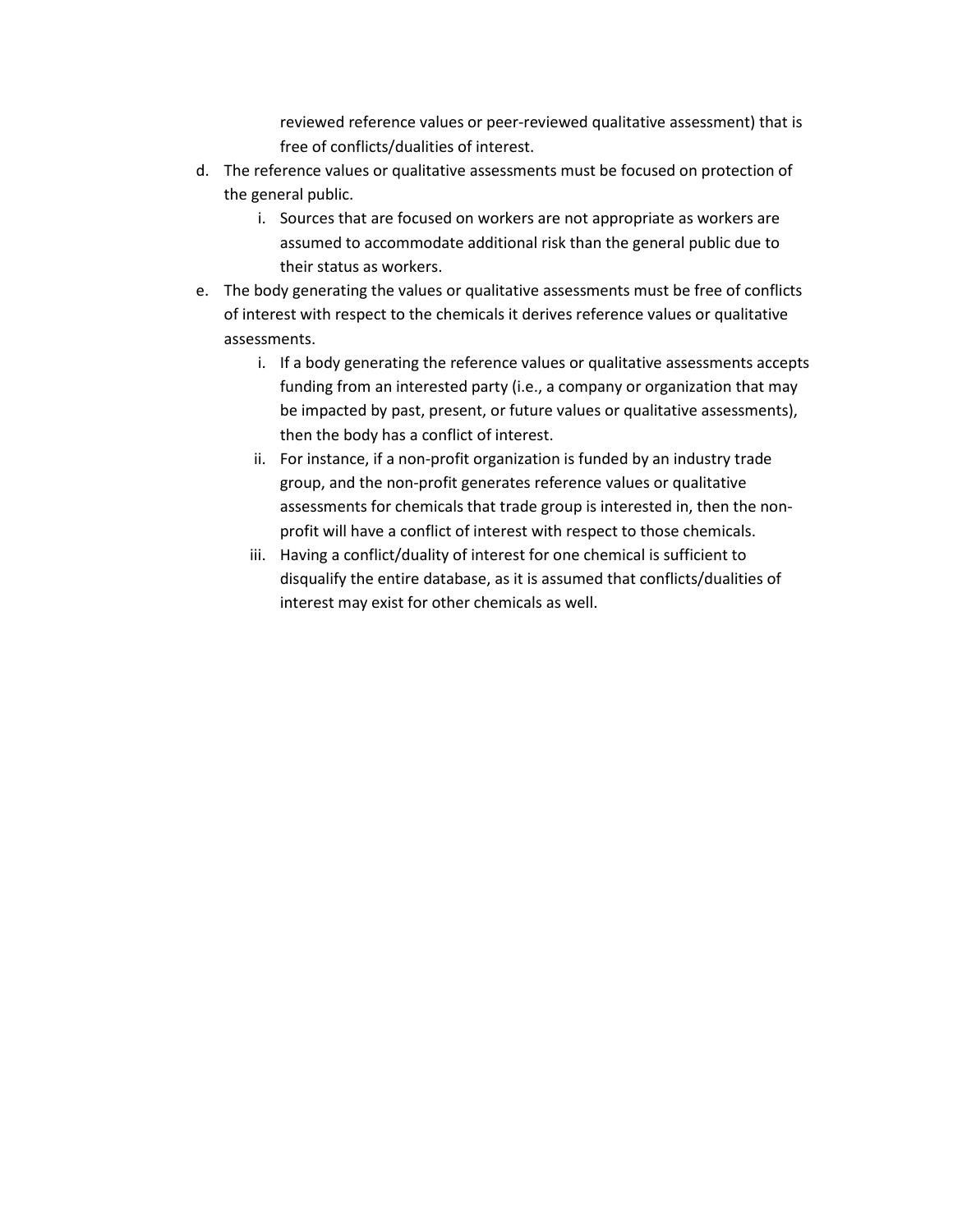#### Appendix 1-2

 mutagenicity, and developmental toxicity models only), and for the LOAEL, the *Confidence Analysis.* The TOPKAT software generates several measures which we have used to determine our confidence in each QSAR model prediction. As described below, we assigned a value to each metric, and sum these values to create a composite score. We assign high confidence to predictions with composite scores that are within 80% of the maximum. Medium confidence and low confidence are assigned when composite scores are greater than or less than 55%, respectively. The five TOPKAT metrics that we analyze are: prediction probability, optimum prediction space (OPS) score, number of unknown fragments, the Mahalanobis p-value (for the cancer weight of evidence, Ames estimated rat oral  $LD_{50}$  value (which should be higher than the LOAEL value). These measures are described below:

- Model prediction probability is a measure of the probability that the chemical is positive for a qualitative classification (e.g., carcinogen, mutagen, developmental toxicant). We have higher confidence in predictions that a chemical is a carcinogen, mutagen, or these cases a score of 2. Probabilities of 70-80% are assigned a score of 1, and probabilities less than 70% are assigned a score of 0. developmental toxicant when the prediction probability is between 80-100% and assign
- The OPS score is used to encode TOPKAT's certainty that a chemical is within the chemical space of the model's training set of chemicals based on the fingerprints (i.e., chemical substructures). We assign a value of 2 when the chemical is within the OPS, a value of 1 when the chemical is within the OPS with the exception of a marginal value, and a value of 0 when the chemical is likely outside of the OPS.
- Unknown fragments are those which are not represented within the model's training set. Unknown fragments may alter the biological activity in unknown ways. Thus, we have the most confidence (assign a score of 2) when a chemical has 0 unknown when more than 1 unknown fragment exists (assign a score of 0). fragments, less with 1 unknown fragment (assign a score of 1), and little confidence
- represents the distance from the center of the chemical structure universe in the larger likelihood that the chemical structure is significantly different from the chemical between 0 and 10% (score of 0), medium confidence (score of 1) for p-values between • The Mahalanobis p-value for carcinogens, mutagens, and developmental toxicants training set compared to the current chemical's structure. Smaller p-values represent a universe used to train the model. Thus, we have the least confidence in p-values 10-90%, and high confidence when p-values range from 90-100% (score of 2).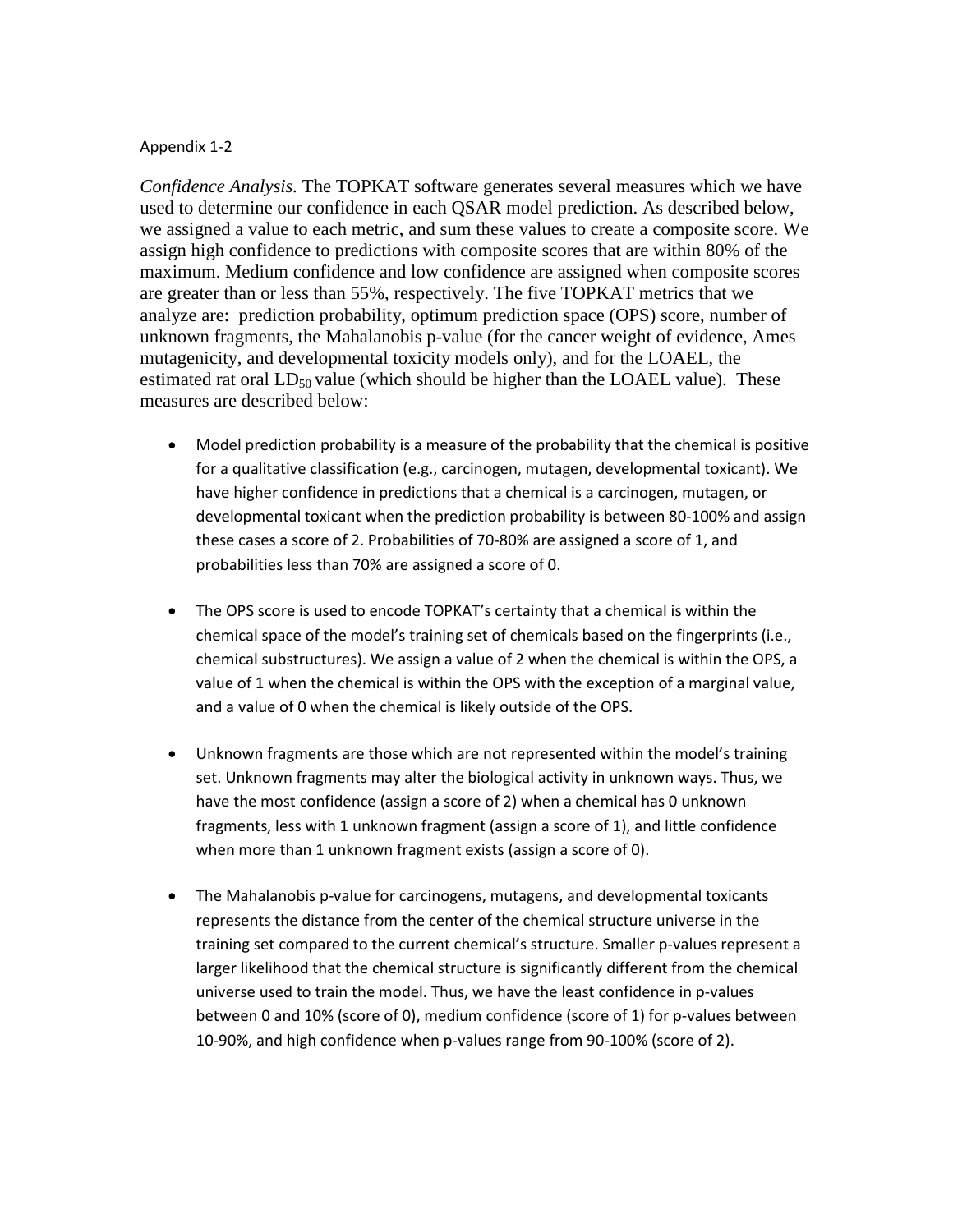#### **Quality Assurance Project Plan (QAPP) for**

**Toxicity Assessment for the** 

EPA's Study of the Potential Impacts of Hydraulic Fracturing (HF) on Drinking Water Resources

#### A. PROJECT MANAGEMENT

This section addresses project management, including project background and purpose, roles and responsibilities, and key research questions and objectives.

#### **A1. TITLE AND APPROVAL SHEET**

QA Category: 1

Date QAPP submitted: April 10, 2013. Number of Pages: 15 pp Revision No: 0

Signatures indicate approval of this Quality Assurance Project Plan and commitment to follow the applicable procedures noted.

/s/<br>Lyle D. Burgoon, Ph.D., NCEA HF Project Lead

/s/<br>Cheryl Itkin, NCEA HF QA Manager

 $5/7/7013$ 

 $5/15/2013$ 

 $\frac{4}{10}$  2013

/s/<br>Reeder Sams, NCEA-RTP Acting Deputy Director, NCEA-RTP

 $5/7/2013$ 

/s/<br>John Vandenberg, NCEA-RTP Division Director, NCEA-RTP

 $\,$  1  $\,$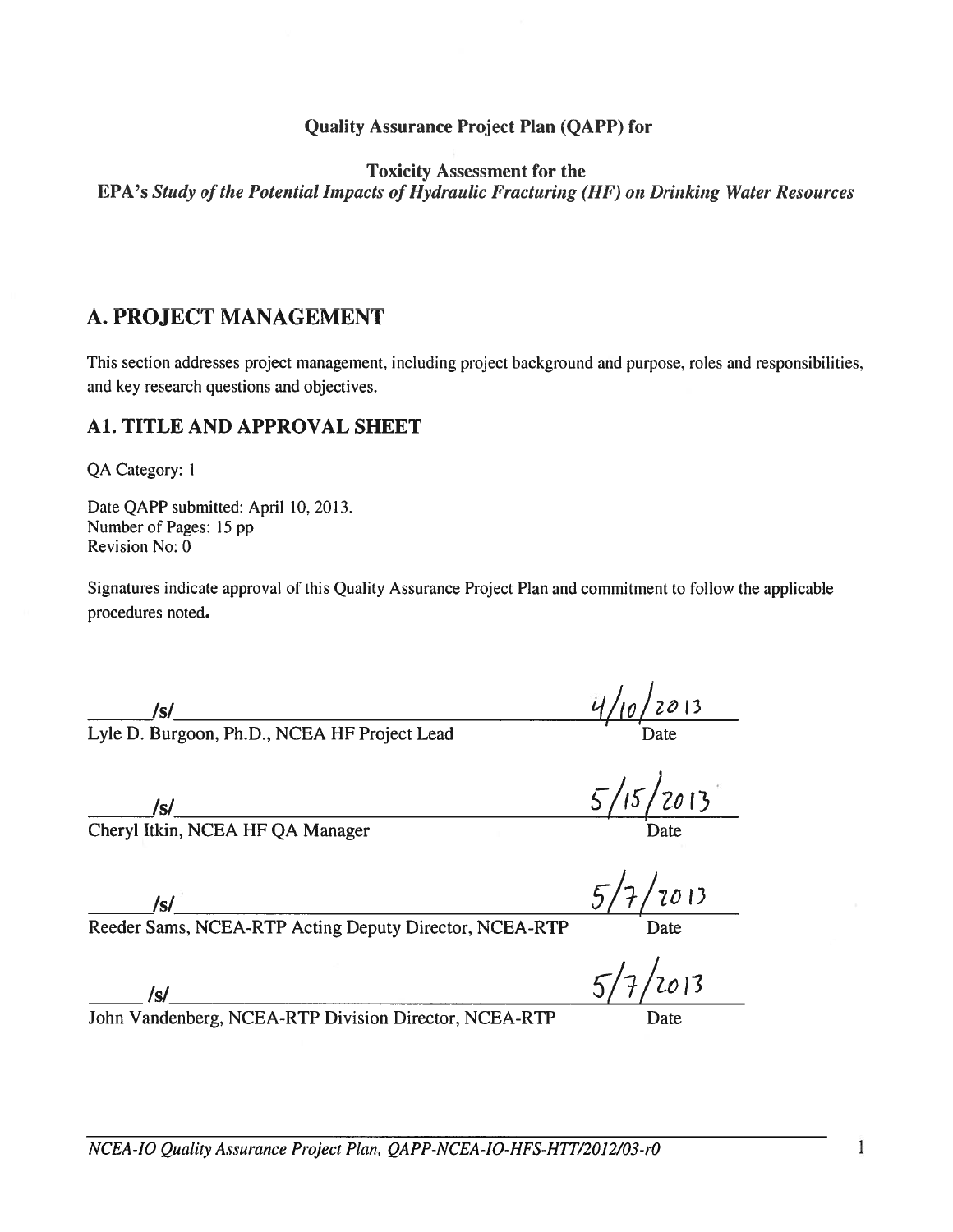#### **Disclaimer**

 EPA does not consider this internal planning document an official Agency dissemination of information a regulation or guidance; or to represent a final Agency decision or position. This planning document under the Agency's Information Quality Guidelines, because it is not being used to formulate or support describes the overall quality assurance approach that will be used during the research study. Mention of trade names or commercial products in this planning document does not constitute endorsement or recommendation for use.

#### **The EPA Quality System and the HF Research Study**

 2004 *Quality Systems for Environmental Data and Technology Programs: Requirements with*  environmental data are required to have Agency-approved QMPs. Programmatic QMPs are also written the HF water cycle and as described in the *Plan to Study the Potential Impacts of Hydraulic Fracturing*  EPA requires that all data collected for the characterization of environmental processes and conditions are of the appropriate type and quality for their intended use. This is accomplished through an Agencywide quality system for environmental data. Components of the EPA quality system can be found at [http://www.epa.gov/quality/. E](http://www.epa.gov/quality/)PA policy is based on the national consensus standard ANSI/ASQ E4 *Guidance for Use*. This standard recommends a tiered approach that includes the development and use of Quality Management Plans (QMPs). The organizational units in EPA that generate and/or use when program managers and their QA staff decide a program is of sufficient complexity to benefit from a QMP, as was done for the study of the potential impacts of hydraulic fracturing (HF) on drinking water resources. The HF QMP describes the program's organizational structure, defines and assigns quality assurance (QA) and quality control (QC) responsibilities, and describes the processes and procedures used to plan, implement and assess the effectiveness of the quality system. The HF QMP is then supported by project-specific QA project plans (QAPPs). The QAPPs provide the technical details and associated QA/QC procedures for the research projects that address questions posed by EPA about *on Drinking Water Resources* (EPA/600/R-11/122/November 2011[/www.epa.gov/hydraulic fra](http://www.epa.gov/hydraulic)cturing). The results of the research projects will provide the foundation for EPA's 2014 study report.

 the links between the HF Study Plan questions and those QAPPs available at the time the HF QMP was This QAPP provides information concerning the Toxicity Assessment of the HF water cycle as found in Figure 1 of the HF QMP and as described in the HF Study Plan. Appendix A of the HF QMP includes published.

 the original toxicity QAPPs. This QAPP replaces all previous HF toxicity QAPPs (QAPP-NCEA-IO-The needs and capabilities for the HF toxicity work have changed; therefore, there is no need to fulfill HFS-HTT/2012/02-r00), generated by NCEA. The toxicity work NCEA is doing for the HF study has changed to the work described in this document.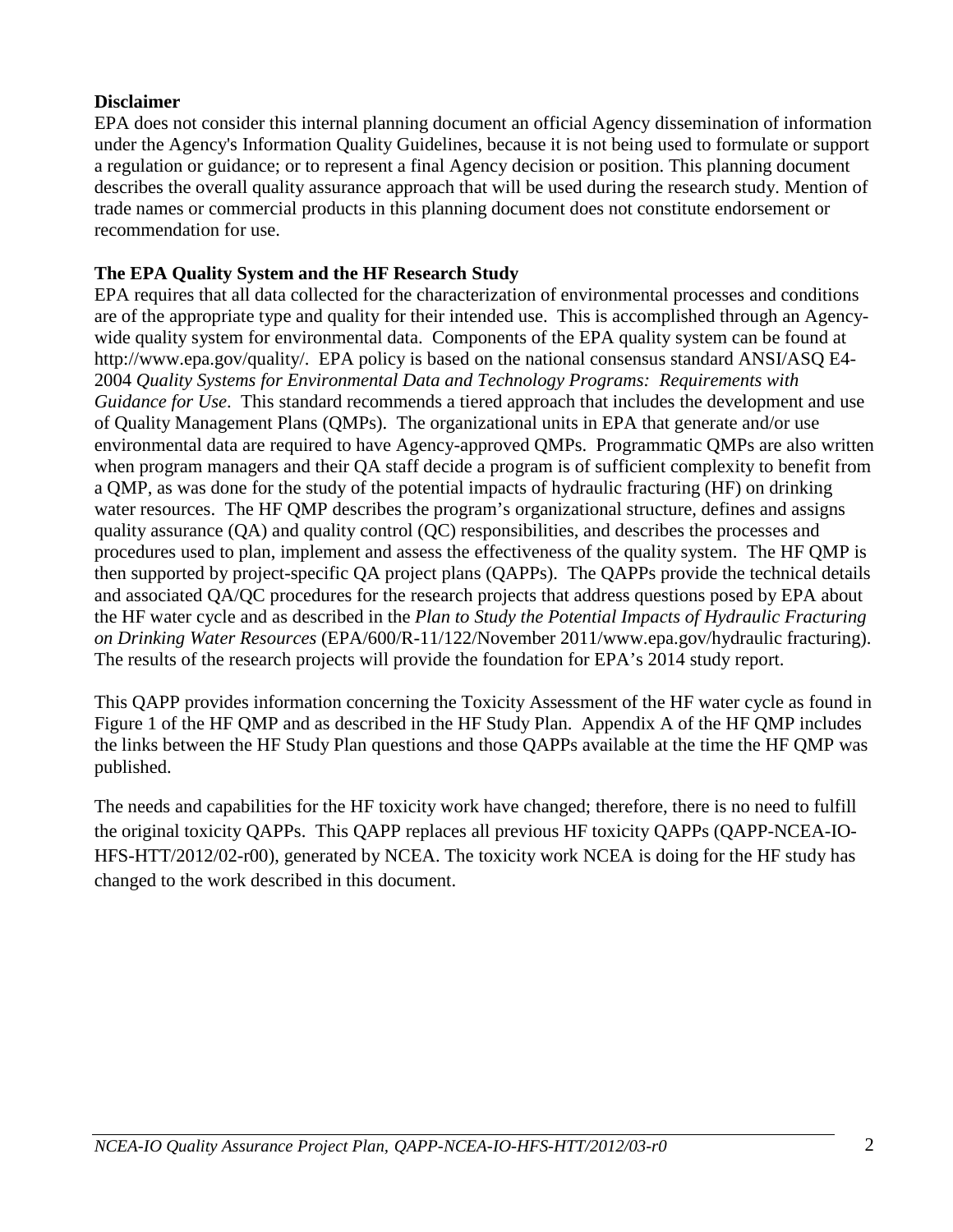## <span id="page-7-0"></span>**A2. TABLE OF CONTENTS**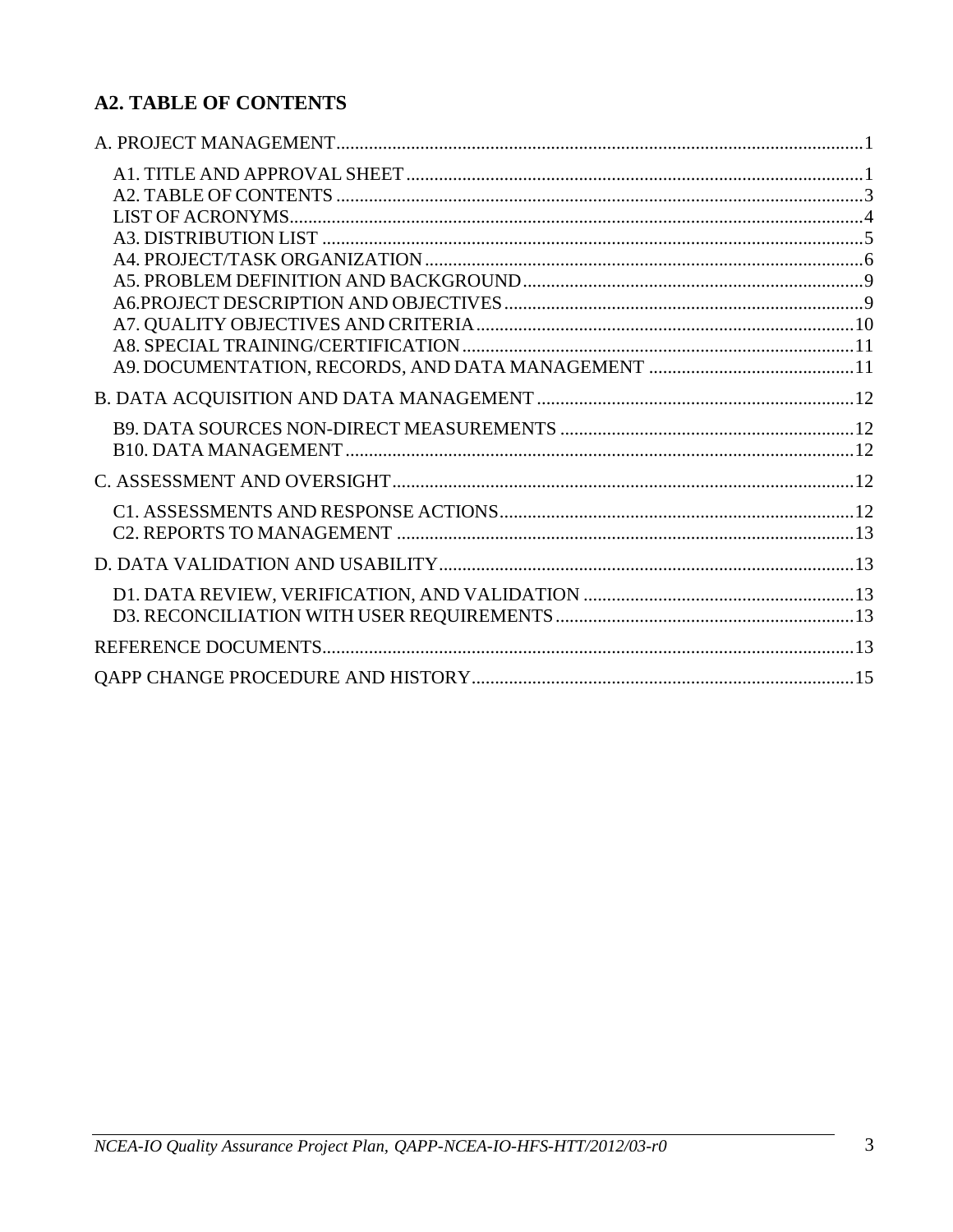### <span id="page-8-0"></span>**LIST OF ACRONYMS**

| American National Standards Institute               |
|-----------------------------------------------------|
| <b>American Society for Quality Control</b>         |
| Director of Quality Assurance                       |
| <b>Environmental Protection Agency</b>              |
| <b>Hydraulic Fracturing Study</b>                   |
| Lowest observed adverse effect limit                |
| National Center for Environmental Assessment        |
| <b>National Center for Computational Toxicology</b> |
| <b>Operating Procedure</b>                          |
| Office of Research and Development                  |
| <b>Office of Science Information Management</b>     |
| Provisional Peer-Reviewed Toxicity Value            |
| <b>Quality Assurance</b>                            |
| <b>Quality Assurance Manager</b>                    |
| <b>Quality Assurance Project Plan</b>               |
| <b>Quality Control</b>                              |
| <b>Quality Management Plan</b>                      |
| <b>Research Triangle Park</b>                       |
| Safe and Sustainable Water Resources                |
| <b>Technical Systems Audit</b>                      |
| United States Environmental Protection Agency       |
|                                                     |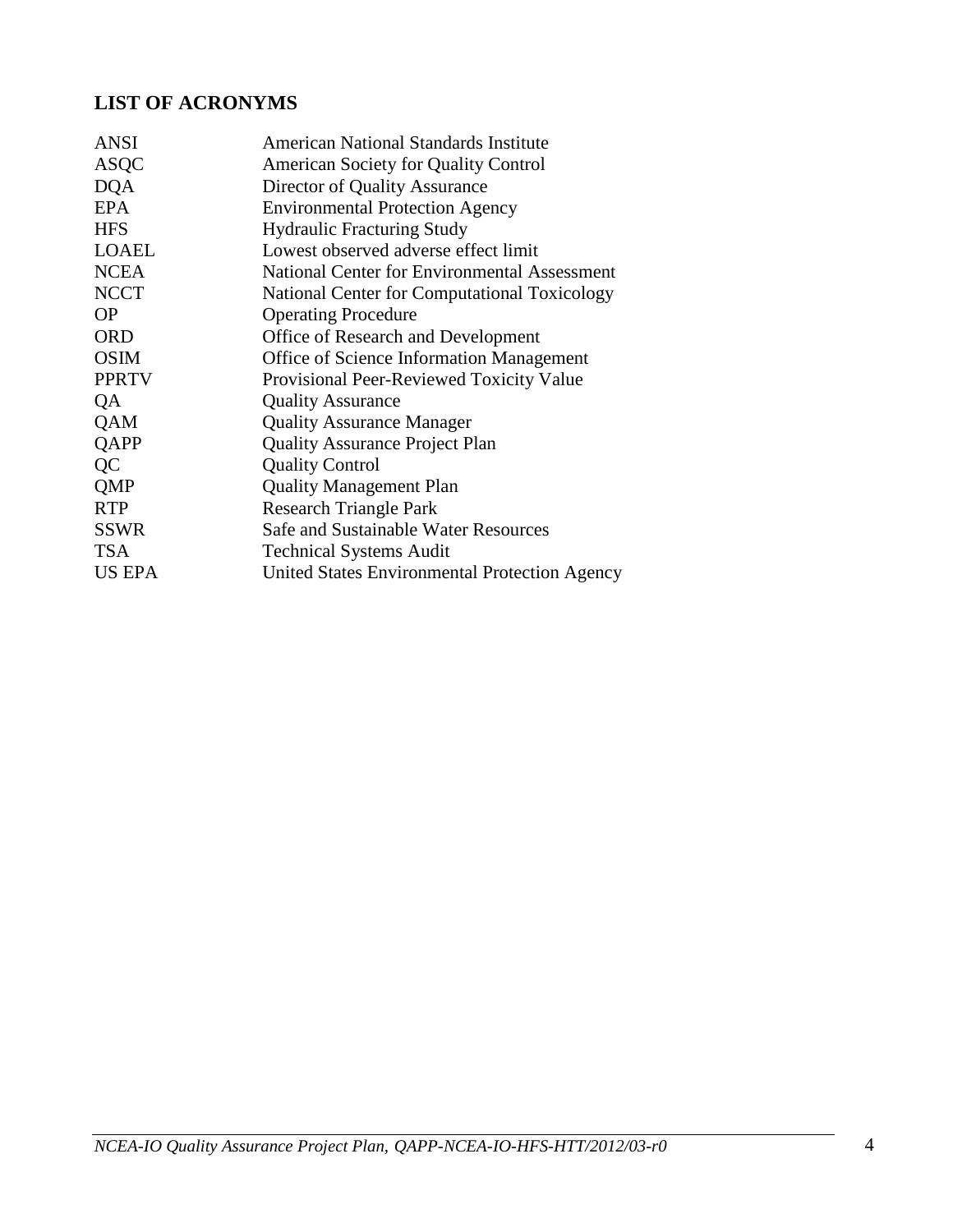### <span id="page-9-0"></span>**A3. DISTRIBUTION LIST**

This QAPP will be distributed to the US EPA employees/Toxicity Assessment staff, their management, and the HF Study Coordinator listed in Table 1.

**Table 1.** QAPP distribution list.

| <b>Name</b>           | <b>Role in Synthesis Report</b>                     | Organization | <b>Contact Information</b>                   |  |
|-----------------------|-----------------------------------------------------|--------------|----------------------------------------------|--|
| Jeanne Briskin        | HF Study Coordinator                                | ORD/OSP      | briskin.jeanne@epa.gov<br>(202) 564-4583     |  |
| Lyle Burgoon          | HF Study Lead, NCEA                                 | ORD/NCEA     | Burgoon.lyle@epa.gov<br>(919) 541-7808       |  |
| Keith Houck           | HF Study Co-Lead                                    | ORD/NCCT     | Houck.keith@epa.gov                          |  |
| Cheryl Itkin          | HF QA Manager, NCEA                                 | ORD/NCEA     | Itkin.Cheryl@epa.gov<br>(703) 347-8557       |  |
| Vicki Soto            | HF QA Manager (alternate),<br><b>NCEA</b>           | ORD/NCEA     | Soto.Vicki@epa.gov<br>(703) 347-0290         |  |
| Lora Johnson          | Director of QA, ORD                                 | ORD/OSIM     | Johnson.Lora@epa.gov<br>(513) 569-7299       |  |
| Michelle Henderson    | HF Program QA Manager<br>(PQAM)                     | ORD/NERL     | Henderson.Michelle@epa.gov<br>(513) 569-7353 |  |
| Stephen Little        | HF QA Manager, NCCT                                 | ORD/NCCT     | Little.Stephen@epa.gov<br>(919) 541-0963     |  |
| Ila Cote              | Senior Science Advisor,<br><b>NCEA</b>              | ORD/NCEA     | Cote.lla@epa.gov                             |  |
| Rob Dewoskin          | Health & Toxicity Team,<br><b>NCEA-RTP</b>          | ORD/NCEA     | Dewoskin.rob@epa.gov<br>(919) 541-1089       |  |
| Ann Richard           | Health & Toxicity Team,<br><b>NCCT</b>              | ORD/NCCT     | Richard.ann@epa.gov<br>(919) 541-3934        |  |
| <b>EPA Management</b> |                                                     |              |                                              |  |
| <b>Reeder Sams</b>    | <b>Acting Deputy Division</b><br>Director, NCEA-RTP | ORD/NCEA     | Sams.Reeder@epa.gov<br>(919) 541-0661        |  |
| John Vandenberg       | Division Director, NCEA-RTP                         | ORD/NCEA     | Vandenberg.John@epa.gov<br>(919) 541-4527    |  |
| Debra Walsh           | Acting Deputy Director,<br>NCEA-RTP                 | ORD/NCEA     | Walsh.Debra@epa.gov<br>(919) 541-7659        |  |
| Kevin Crofton         | Acting Deputy Director,<br><b>NCCT</b>              | ORD/NCCT     | Crofton.Kevin@epa.gov<br>(919) 541-2672      |  |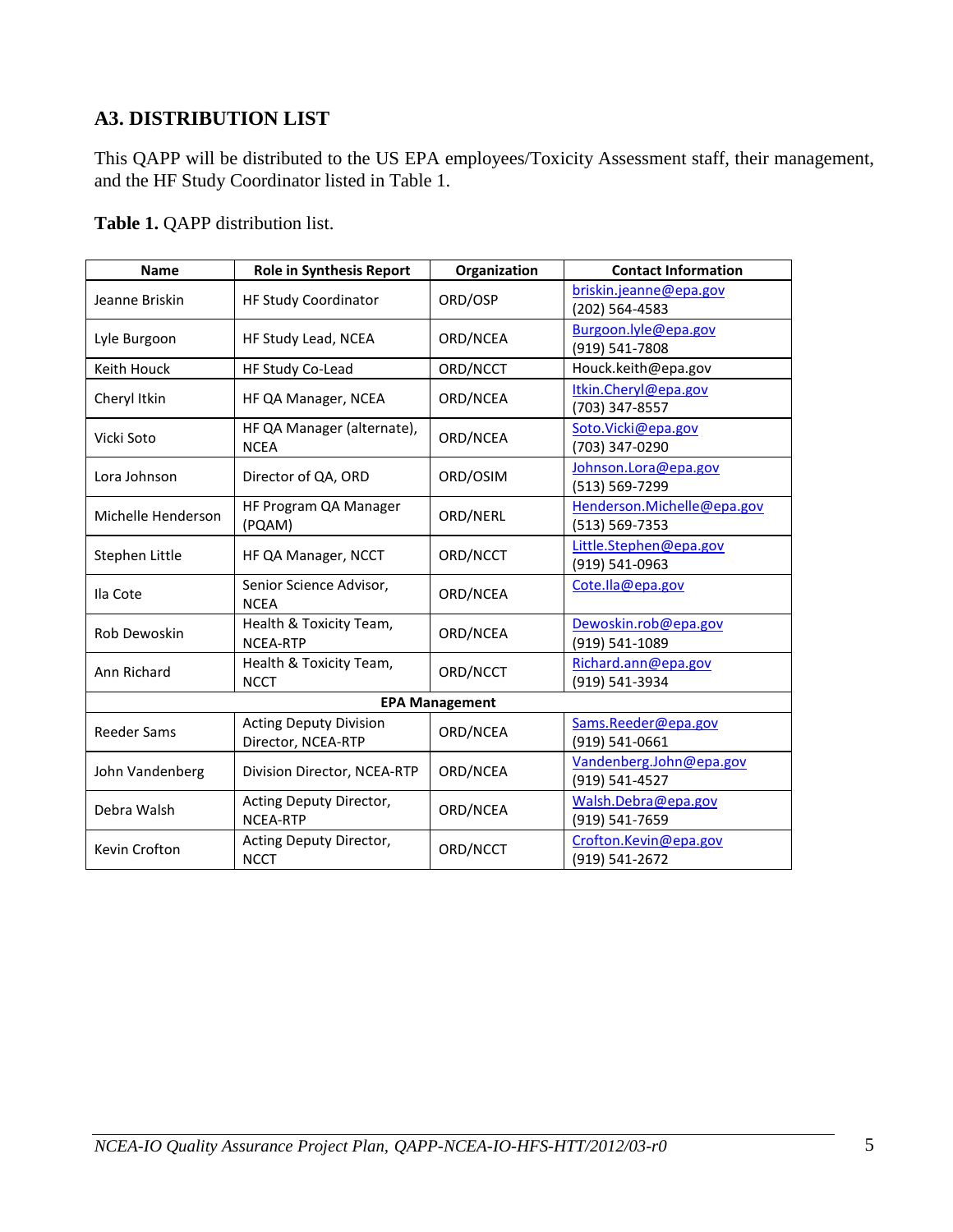## <span id="page-10-0"></span>**A4. PROJECT/TASK ORGANIZATION**

## **ORGANIZATION AND RESPONSIBILITIES**

 led by Lyle Burgoon (NCEA) and Keith Houck (NCCT). The Toxicity Assessment Co-Leads report to Coordinator for all other items. The Office of Research and Development Hydraulic Fracturing Study Research Team is managed by the National Program Director (NPD) for the Safe and Sustainable Water Resources Research Program (SSWR). The work products covered by this QAPP will be generated by the NCEA Toxicity Assessment Team, part of the larger Toxicity Assessment Team. The Toxicity Assessment Team is cothe Hydraulic Fracturing Study Technical Research Lead on research items, and to the Study

 organizationally to the Deputy Division Director and Division Director of the RTP Division of NCEA. fracturing efforts report programmatically to Dr. Burgoon, while also reporting to their respective line Lyle Burgoon leads the hydraulic fracturing efforts within NCEA. Dr. Burgoon reports This effort operates in a matrix management structure, where NCEA staff assigned to hydraulic management.

Quality assurance activities for the NCEA Toxicity Assessment Team are managed by the NCEA Director of Quality Assurance (DQA). The NCEA DQA is responsible to the Program Quality Assurance Manager (PQAM) for overall Study QA. The PQAM is responsible and accountable to the ORD Director of Quality Assurance and accountable to the Study Coordinator.

### **ROLES AND RESPONSIBILITIES**

 Assessment Team. This section shall describe each of the roles and delegated responsibilities in the NCEA Toxicity

#### **NCEA Toxicity Assessment LEAD (LYLE D. BURGOON)**

 Toxicity Assessment Team. The Toxicity Assessment Co-Leads are responsible for the creation of any The NCEA Toxicity Assessment Lead is accountable and responsible for the performance of the NCEA and all Toxicity Assessment Quality Assurance documents for their specific Center. The NCEA Toxicity Assessment Lead shall have the authority to delegate responsibility for preparing sections of the NCEA-specific QAPP to members of the NCEA Toxicity Assessment Team. The NCEA Toxicity Assessment Lead will advise the NCEA Director, the Human Health Risk Assessment (HHRA) National Program Director, or their designees, on the most appropriate scientific and analytical strategies proposed by the Toxicity Assessment Team for final decision.

The Lead is responsible for:

- review and approval of this OAPP;
- *Water Resources* (Study Plan) (US EPA, 2011); • • review and approval of this QAPP;<br>• • identification, review, and assessment of data relevant to the research questions posed in the report *Plan to Study the Potential Impacts of Hydraulic Fracturing on Drinking*
- tracking and recording data associated with the toxicity task for the HF project; and
- oversight of the verification and validation checks described in Section D.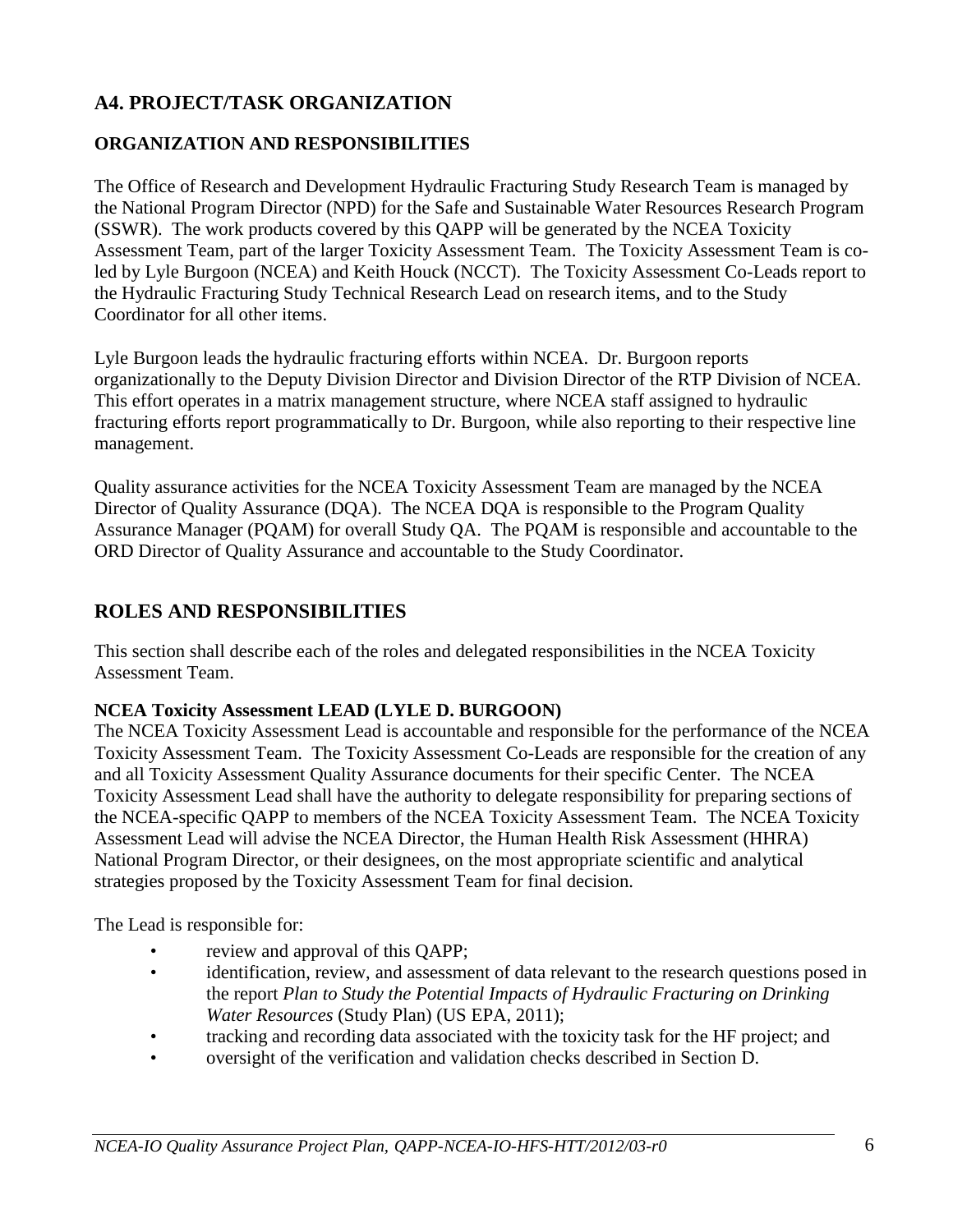apprised of any quality problems that arise during this project. The NCEA Project Lead is responsible The NCEA HF Lead is responsible for keeping the NCEA QA Manager and HF Study Coordinator for maintaining the QAPP throughout the course of this project.

#### **NCEA Toxicity Assessment SCIENTISTS (ILA COTE, ROB DEWOSKIN, LYLE BURGOON)**

 obtain toxicity reference values from authoritative sources, including Federal and State agencies. They will also perform Quantitative Structure Activity Relationship (QSAR) analyses. NCEA Toxicity Assessment Scientists are experts in the field of chemical risk assessment. They will

#### **NCEA HF QUALITY ASSURANCE MANAGER (CHERYL ITKIN) AND ALTERNATE NCEA HF QUALITY ASSURANCE MANAGER (VICKI SOTO) AND ESTIMATED QA/QC RESOURCES**

 approval of all HF QA/QC documents generated by or for NCEA. The HF QA Manager will submit QAPPs. An essential part of the QA system is an assessment/audit and the NCEA HF QA Manager or HF QAPPs. It is the responsibility of the NCEA HF QA Manager to ensure that audits are conducted teleconferences) organized by the HF NCEA Team and the HF PQAM. The NCEA HF QA Manager will be part of the review of all technical work products produced by the Toxicity Assessment Team such as reports, journal articles, models, and data summaries. The NCEA HF QA Manager and the NCEA's Director of Quality Assurance (DQA) also serves as an NCEA Quality Assurance Manager (QAM) and will perform the responsibilities outlined in the HF Study QMP and the NCEA QMP. Given the potential national significance of the results of this study, NCEA has assigned an alternate HF QA Manager to serve as QA backup. The NCEA HF QA Manager is responsible for the review and NCEA HF Quality Assurance Project Plans (QAPPs) to the HF PQAM for concurrence that they meet HF Research Program requirements and will be responsible for the review and approval of NCEA HF designee, will perform QA Technical System Audits (TSAs), as required by the HF QMP and NCEA without conflict of interest. The NCEA HF QA Manager will also review NCEA Toxicity Assessment Quarterly Reports of problems and corrective actions, shall audit these corrections, and shall report any corrective action to the PQAM. The NCEA HF QA Manager will participate in meetings (e.g., alternate NCEA HF QA Manager are independent from the Toxicity Assessment Team of scientists generating the data.

 time performing QA/QC activities in support of the HF Study. This includes QAPP development and review, training, and quality control activities. The HF QMP and study plan describe the required QA It is estimated that NCEA Toxicity Assessment Scientists will spend approximately 10-30% of their activities for this study. NCEA's task is focused on the stage of chemical mixing in the HF process.

The organization chart for this project is depicted in Figure 1, below.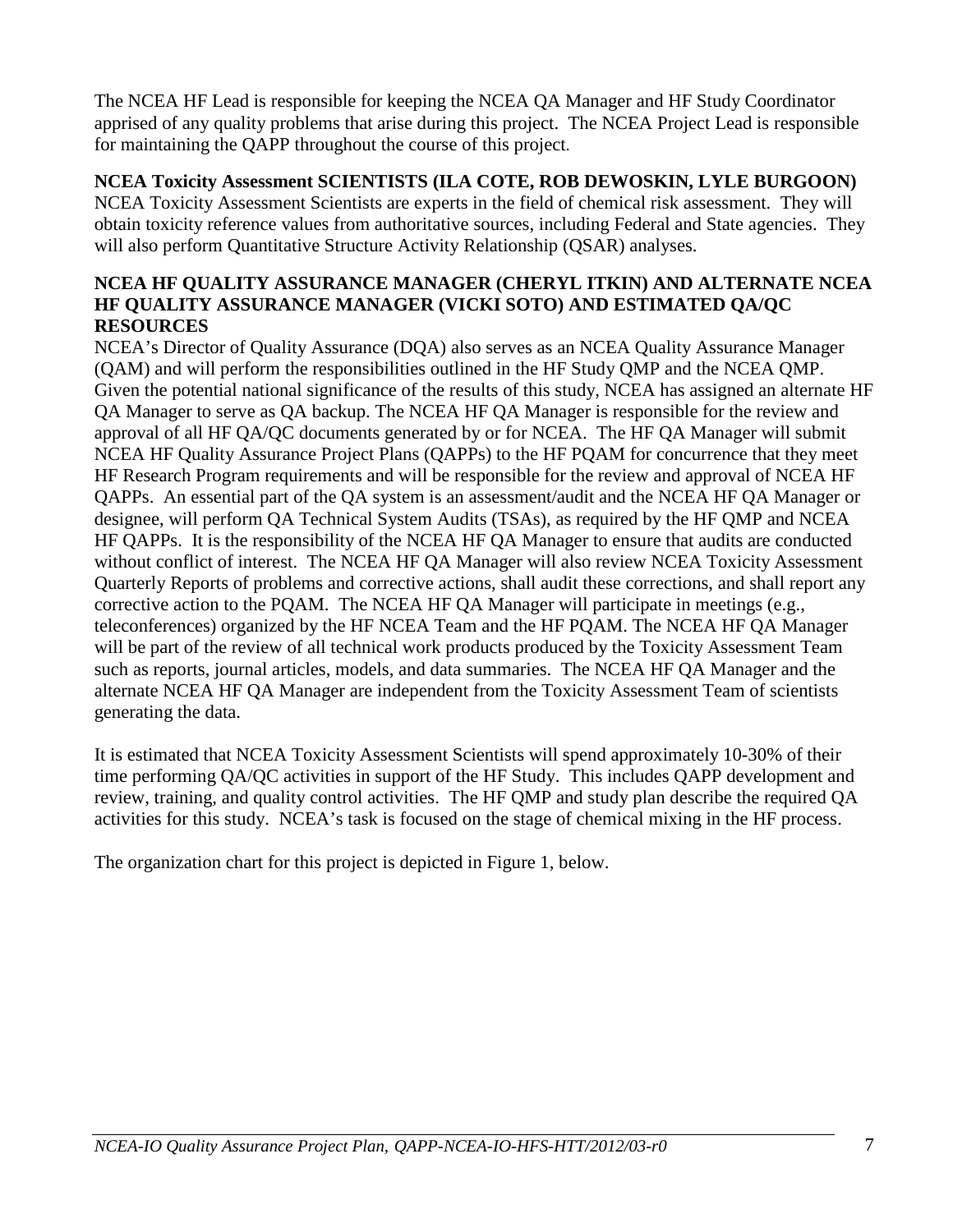

Figure 1. Organization chart for the NCEA health and toxicity project.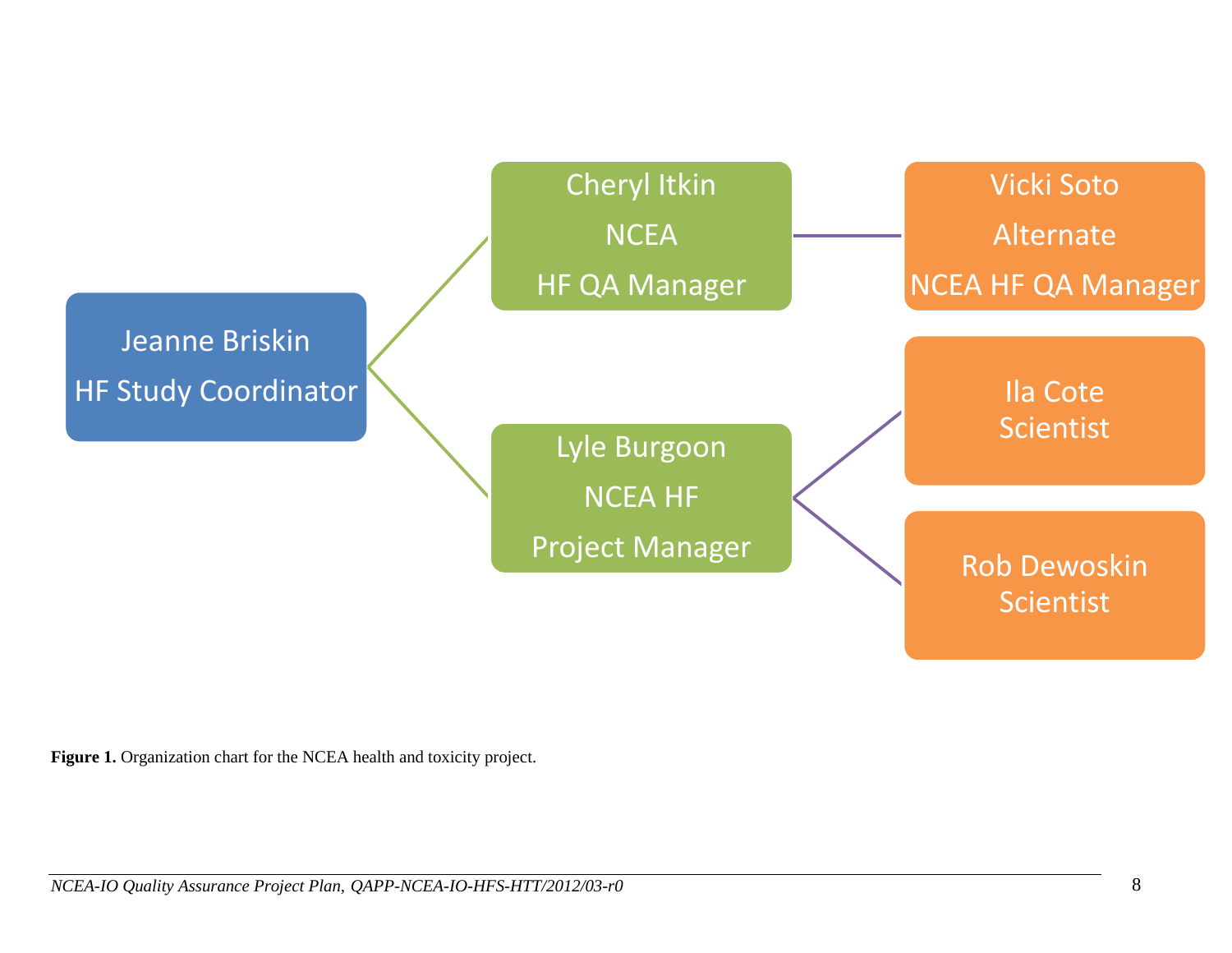## <span id="page-13-0"></span>**A5. PROBLEM DEFINITION AND BACKGROUND**

The objective of this project is to identify and determine the toxicity reference values for the chemicals relevant to the research questions outlined in the HF Study Plan (US EPA, 2011).

 the original toxicity QAPPs. There have been personnel and management changes in NCEA which directly impacted the toxicity task of the HF study. This QAPP replaces all previous toxicity QAPPs generated by NCEA. The toxicity work NCEA is doing for the HF study has changed to the work The needs and capabilities for the HF toxicity work have changed; therefore, there is no need to fulfill described in this document.

The toxicity assessment will be conducted by NCEA due to NCEA's expertise with hazard assessment and dose-response assessments based on quantitative structure activity relationship (QSAR) data.

### <span id="page-13-1"></span>**A6.PROJECT DESCRIPTION AND OBJECTIVES**

The objectives of this project are to:

- Identify existing toxicity reference values from authoritative sources for chemicals identified as being used or produced as a result of hydraulic fracturing operations
- Estimate toxicity reference values using QSAR for chemicals where a reference value from an authoritative source does not exist

 National Center for Environmental Assessment (NCEA) portion of the Toxicity Assessment work in the Hydraulic Fracturing Study (HFS). NCEA Scientists will not use CBI data or CBI chemical lists in this This Quality Assurance Project Plan (QAPP) shall serve as the primary quality assurance plan for the project

Given the potential national significance of the results of this study, the EPA researchers will need to apply a consistent, defensible approach to deciding when to include or exclude data obtained and analyzed for inclusion in the EPA report.

The goals of this project are to:

- 1) Identify existing authoritative toxicity reference values for chemicals identified as being part of, or produced as a result of, hydraulic fracturing operations.
- 2) Use commercial off-the-shelf Quantitative Structure Activity Relationship (QSAR) software (Accelrys TOPKAT) to estimate a rat chronic lowest observed adverse effect level (LOAEL).

NCEA Scientists on the Toxicity Assessment Team will obtain existing authoritative toxicity reference values from the following data sources:

- Integrated Risk Information System Database (IRIS)
- Provisional Peer-Reviewed Toxicity Value Database (PPRTV)
- • Agency for Toxic Substances and Disease Registry (ATSDR) Minimal Risk Levels for Hazardous Substances Database (MRL)
- State Agencies (e.g., California EPA)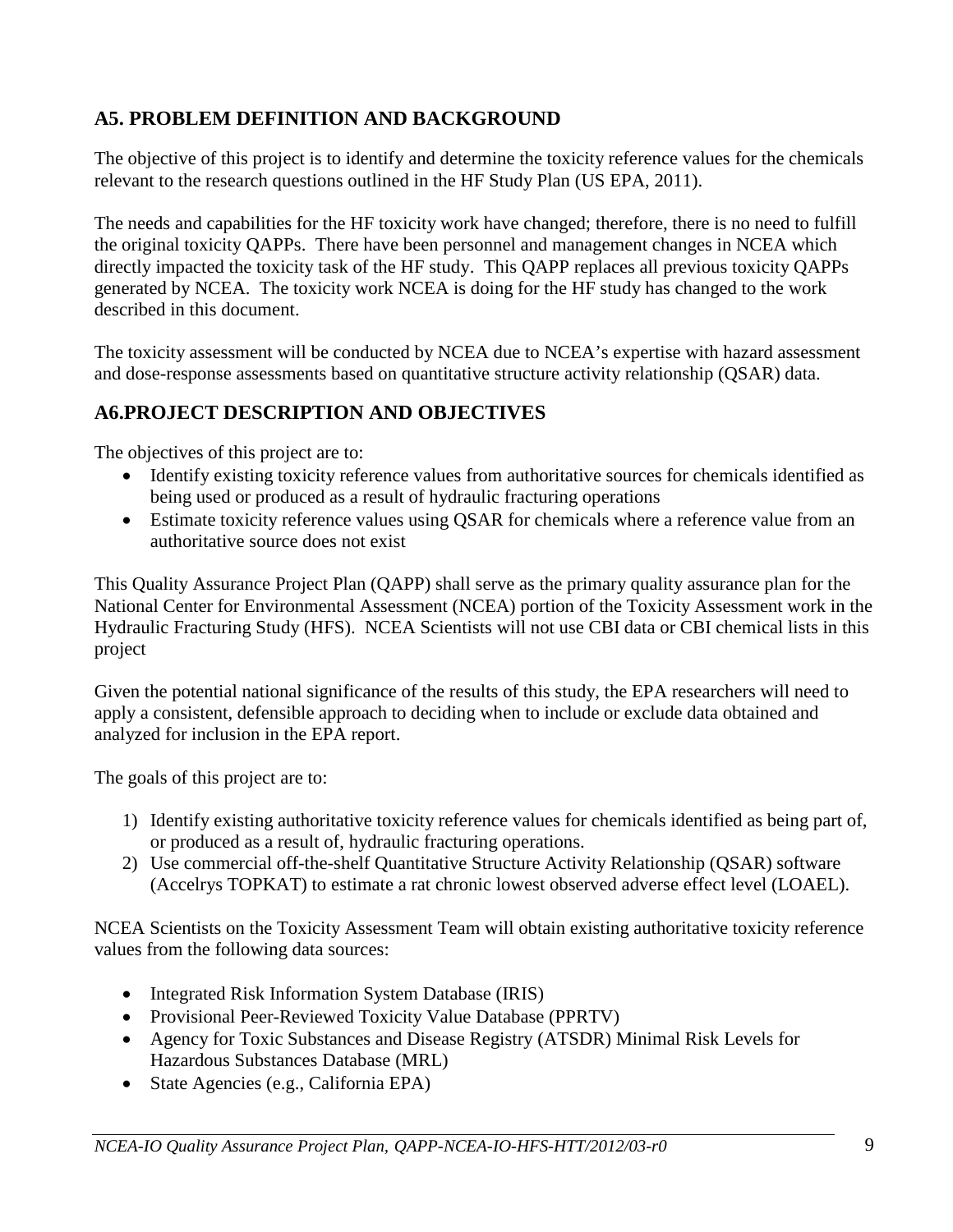each of these data sources. This master spreadsheet will be generated by an NCEA Toxicity Assessment Scientist. Once the master spreadsheet has been completed, each value will be verified will further verify and validate at least 10% of the records, chosen at random, within each spreadsheet. A master spreadsheet of authoritative toxicity reference values will be generated for every chemical in against the original data source using a physical record. A second NCEA Toxicity Assessment Scientist

 into cells. This means that a function/equation will be entered into a single cell, and that when calculating values to go into a column of a spreadsheet. The initial function will be checked in all cases. When a function/equation has been copied across a column or row, at least 10% of the cell functions/equations will be verified and validated by a second NCEA Toxicity Assessment Scientist. Current Best Practices for writing Excel automation functions/equations/scripts will be used. Specifically, the "write once, copy and paste" philosophy will be used for functions/equations entered function/equation will be copied into all other cells, as appropriate. This is a commonly used practice

 NCEA Scientists will use Accelrys TOPKAT (in Accelrys Discovery Studio version 3.5) to identify rat Science Policy (OSP). The LOAEL module compares LOAEL values from the open literature, chronic LOAELs. TOPKAT will take as input the SDF file that contains the chemical structure information for the non-CBI chemicals generated by NCCT, and issued to NCEA by the ORD Office of National Cancer Institute/National Toxicology Program technical reports, and EPA databases to estimate rat oral  $LD_{50}$  values, and then compares the octanol-water partition coefficient (log P) from the chemical structure data file to the range of log P in the training set.

 important to note that there may be significant deviation between the estimated LOAEL and the calculating the reference value, the fact that the reference value is not based on a rat chronic assay, and (NOAEL), or a LOAEL. However, there is evidence that the estimated LOAEL is generally within 100× of the actual rat chronic LOAEL (Rupp, Appel, and Gundert-Remy, 2010). The estimated LOAEL values will be compared to the authoritative toxicity reference values (for the chemicals with these authoritative values) to provide an estimate of how similar these values are. It is authoritative toxicity reference value for any given chemical due to the use of uncertainty factors in whether the reference value is calculated using the benchmark dose, a no observed adverse effect level

## **PROJECT TIMELINE**

**July 31, 2013 Deliverable 1:** The spreadsheet containing the existing authoritative toxicity reference values for chemicals identified as being part of, or produced as a result of, hydraulic fracturing operations.

**July 31, 2013 Deliverable 2:** A spreadsheet of the TOPKAT estimated rat chronic LOAEL and an analysis of how similar the rat chronic LOAEL estimates are to the authoritative toxicity reference values (for those chemicals with authoritative values).

## <span id="page-14-0"></span>**A7. QUALITY OBJECTIVES AND CRITERIA**

 Authoritative toxicity reference values are the only data that will be used for Deliverable 1 as these sources are well known to NCEA scientists and their values are peer-reviewed and authoritative.

 The quality objective of our TOPKAT LOAEL estimation is to ensure the estimates are reasonable and meet the model acceptance criteria (listed below). All Accelrys TOPKAT LOAEL estimates will be reported, along with whether or not they meet the acceptance criteria.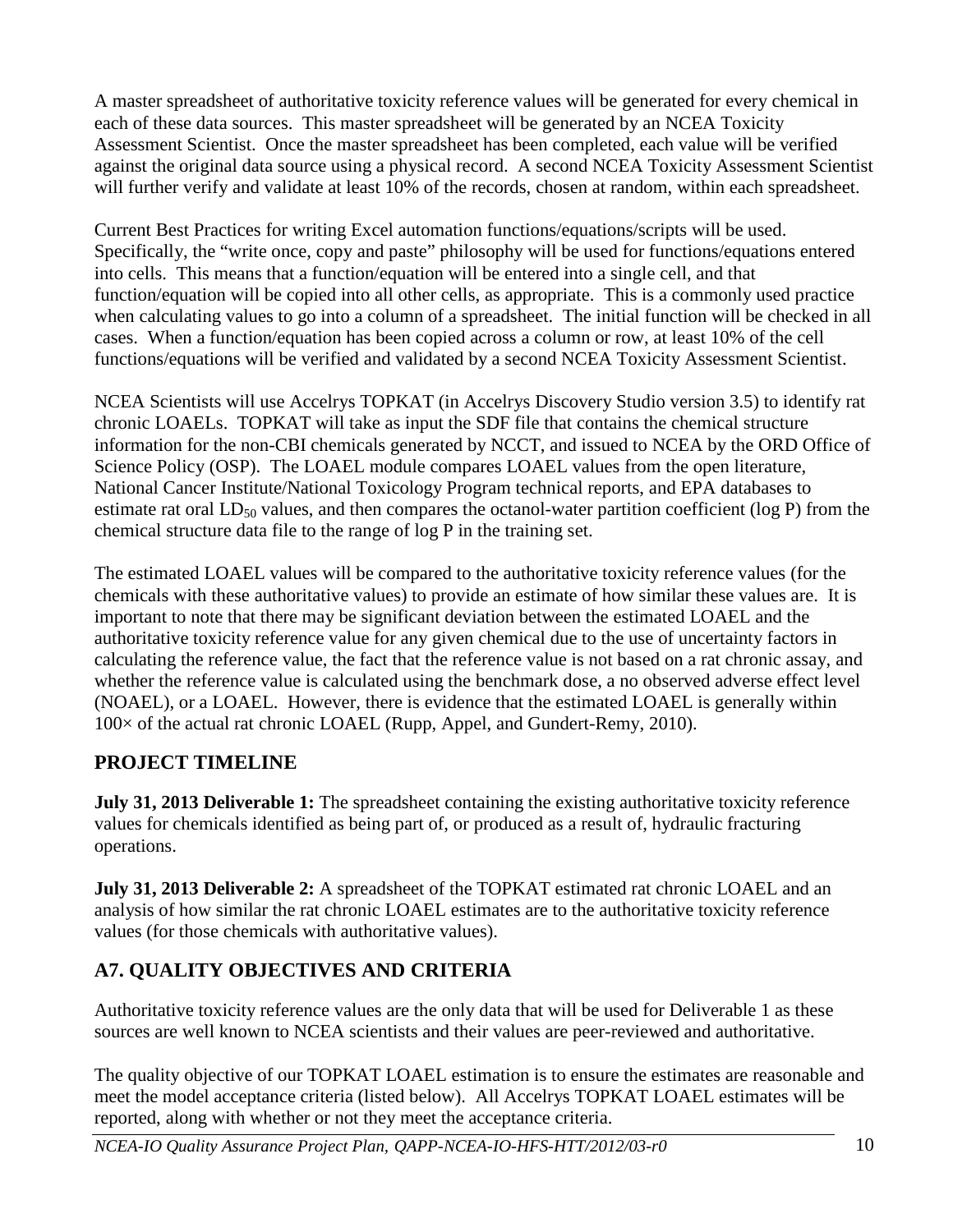## **TOPKAT Acceptance Criteria 1: Chemical with Optimum Prediction Space (OPS)**

 Optimum Prediction Space (OPS) of the LOAEL model. Because the model descriptor space is acceptability of the assessment. T he query structure is checked to ensure that it is within the OPS of a model. The OPS is unique multivariate descriptor space in which the model is applicable. In subject to the results obtained from hypothesis testing. Chemical structures must be within the OPS for multivariate, a simple univariate examination of a query structure is not sufficient to determine the TOPKAT, assessment of a chemical structure inside a model's OPS may be accepted with confidence, the LOAEL to be considered acceptable.

## **TOPKAT Acceptance Criteria 2: Chemical with log P within training set range**

 The VLOGP Model of the TOPKAT package is a statistically significant and cross-validated quantitative structure-property relationship (QSAR) model. This model assesses log P - the logarithm of the partition coefficient - of a chemical in the n-octanol/water system. Molecular structure is the only input required to conduct a VLOGP assessment. Chemicals must be within the log P range of the training set to have an acceptable LOAEL estimate.

## **TOPKAT Acceptance Criteria 3: Chemical with LD<sub>50</sub> greater than the LOAEL**

The  $LD_{50}$  module of the TOPKAT package comprises 19 statistically significant and cross-validated from open literature. Each QSAR model assesses oral acute median lethal dose,  $LD_{50}$ , in the rat of a assessment. Acceptable LOAEL estimates must be lower than the chemical's estimated  $LD_{50}$ . quantitative structure-activity relationship (QSAR) models, and the data from which these models are derived. These models are derived from experimental  $LD_{50}$  values of approximately 4,000 chemicals specific class of chemicals. Molecular structure is the only input required to conduct an  $LD_{50}$ 

## **TOPKAT Acceptance Criteria 4: Chemical fragments not present in the training set**

 Query molecules are checked for substructures not considered during the model development process. TOPKAT performs this by comparing all 1- and 2-atom fragments in the query structure with the list of fragments from the model's training set. Chemicals must have fragments represented within the training set to have an acceptable LOAEL estimate.

## <span id="page-15-0"></span>**A8. SPECIAL TRAINING/CERTIFICATION**

 support in the proper use of the software prior to using it. Training and support may include access to manuals, technical support, and support by other knowledgeable scientists. Scientists maintain their All NCEA Toxicity Assessment Scientists who will use special software will obtain training and own certification and other training documents.

## <span id="page-15-1"></span>**A9. DOCUMENTATION, RECORDS, AND DATA MANAGEMENT**

hardware, to the HF project folders on the O:\ drive when work is completed. This hardware is secured Existing data, including the master spreadsheet, will be saved on the EPA intranet, on ORD managed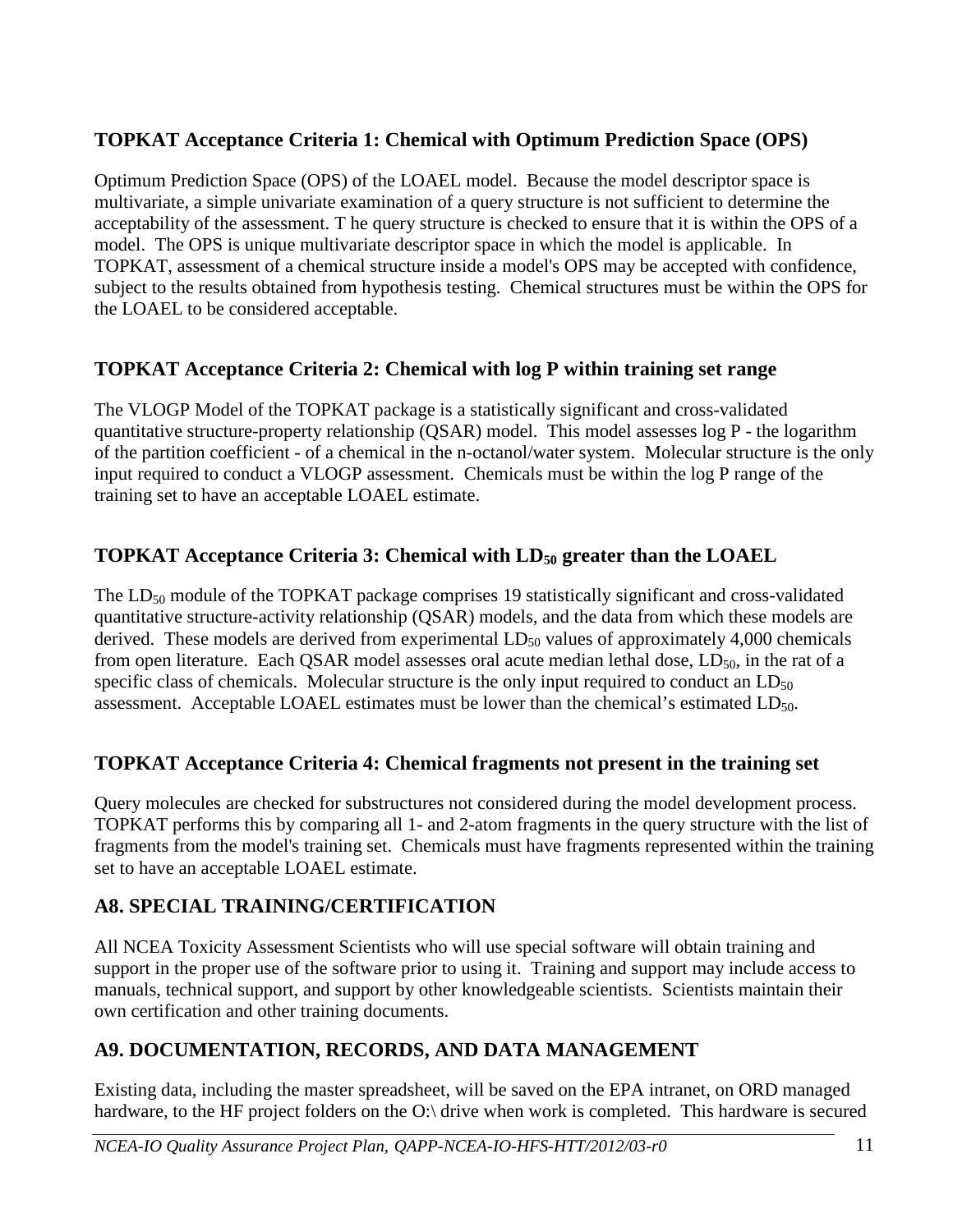from improper release, and appropriate disaster mitigation methods are in place to prevent data loss. placed in the O:\ drive, as part of the Project File. Informational copies of references or data sources are, Reference documents could be either record or non-record material, depending on how they are utilized. Items cited or referenced that support a decision/conclusion should be retained as records, and also by agency definition (EPA Schedule 008), "non-records." They will also be moved to the HF project folders when the report is completed; however, as non-records they will be retained only through project completion and then destroyed.

<span id="page-16-0"></span>We will follow all policies outlined in the QMP for the Study.

# **B. DATA ACQUISITION AND DATA MANAGEMENT**

This section addresses data acquisition, analysis, and management activities.

## <span id="page-16-1"></span>**B9. DATA SOURCES NON-DIRECT MEASUREMENTS**

 procedures for documents they produce. The data needed for this project fall under the category of non-direct measurements and may include data from more than six government databases. See Section A6 for the list of database sources. These databases will be viewed as containing the most reliable information. Supporting information is often available online. Government agencies are known to follow extensive quality assurance and review

## <span id="page-16-2"></span>**B10. DATA MANAGEMENT**

 Leads should use a file naming convention. File names should be kept as short as possible to prevent violating file name lengths when placed on the O:\ drive.

# <span id="page-16-3"></span>**C. ASSESSMENT AND OVERSIGHT**

 This section describes the audits and other assessments needed to determine whether this QAPP is being implemented as approved and to increase confidence in the data and information obtained and produced as a result of this project.

## <span id="page-16-4"></span>**C1. ASSESSMENTS AND RESPONSE ACTIONS**

 An NCEA QA Manager will conduct a Technical Systems Audit (TSA) of the project and evaluate how the project plan is carried out and to ensure that the Project Lead is adhering to the practices outlined in the QAPP. In particular, the QA manager will evaluate the use of TOPKAT and how the results were documented. At various times during the project lifecycle, the QA Manager may inspect the files, the records and non-records stored on the project's O:\ drive, and the data sources. Problems will be discussed with the team and reported to the Study Coordinator. Any necessary corrective actions will be monitored by the QA Manager. Also, as required by the HF QMP, the ORD Director of Quality Assurance will conduct a Quality System Audit (QSA) of this project.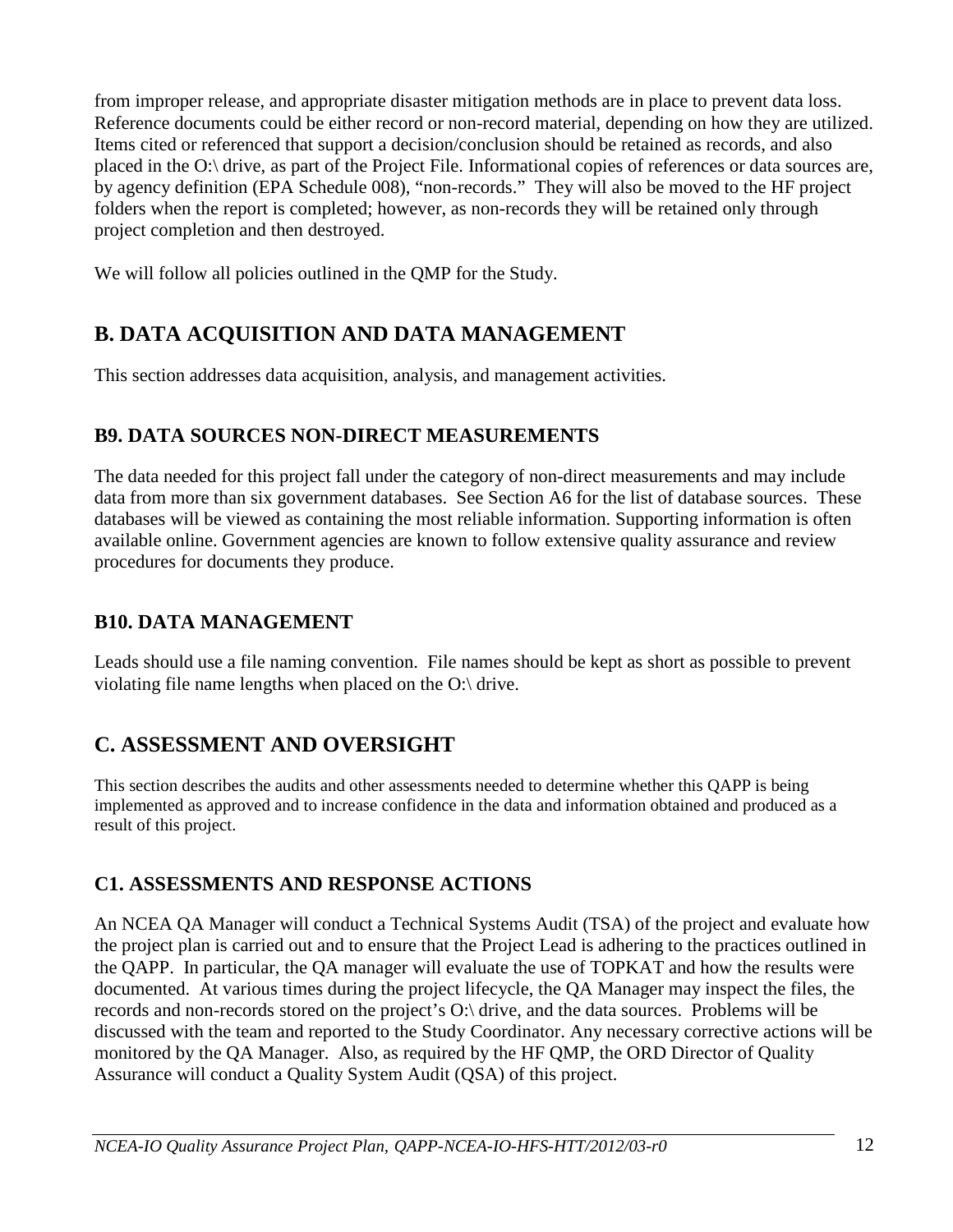## <span id="page-17-0"></span>**C2. REPORTS TO MANAGEMENT**

 The NCEA Toxicity Assessment Co-Lead will provide updates and reports to NCEA management as corrective actions. In addition, an NCEA QA Manager will conduct a Technical Systems Audit (TSA) of the practices outlined in the QAPP. The TSA report will be provided to management. requested, and will provide a final report at the conclusion of the study. The final report will detail any problems encountered, quality assurance activities performed, any deviation from the QAPP, and any project and evaluate how the project plan is carried out and to ensure that the Project Lead is adhering to the

Progress will be discussed during project conference calls. The Project Lead will ensure that project criteria are applied in a consistent manner. Any inconsistencies in applying quality criteria that develop will be discussed with the Project Lead and reported to the Study Coordinator.

## <span id="page-17-1"></span>**D. DATA VALIDATION AND USABILITY**

 to ORD QA product review and approval. This project is required to be reviewed by a NCEA QA This section addresses the quality of the completed final dataset. This product will conform to the objectives outlined in this QAPP. As required by the HF QMP, a QA statement will be included with the delivery of the final product and also included in EPA HF Reports. Project results will be subjected manager.

#### <span id="page-17-2"></span>**D1. DATA REVIEW, VERIFICATION, AND VALIDATION**

 will be entered onto its own worksheet) will be generated by an NCEA Toxicity Assessment Scientist. source using a physical record. A second NCEA Toxicity Assessment Scientist will further verify and validate at least 10% of the records, chosen at random, within each spreadsheet. A master spreadsheet of toxicity values will be generated for every chemical in each of these data sources by consulting the specific database. This master spreadsheet (where each data source's values Once the master spreadsheet has been completed, each value will be verified against the original data

 The Project Lead will ensure that all data included in the report have been reviewed according to the criteria listed in Section A7.

### <span id="page-17-3"></span>**D3. RECONCILIATION WITH USER REQUIREMENTS**

 discretion of the Project Lead. Data sources that do not strictly meet the criteria listed in Section A7 may still be included at the

## <span id="page-17-4"></span>**REFERENCE DOCUMENTS**

1. EPA Order C10 2106.0, 2008, EPA Office of Environmental Information (OEI), Washington, D.C.

2. ANSI/ASQC E4-2004, *Specifications and Guidelines for Quality Systems for Environmental Data Collection and Environmental Technology Programs*, American National Standards Institute/American Society for Quality Control, 2004.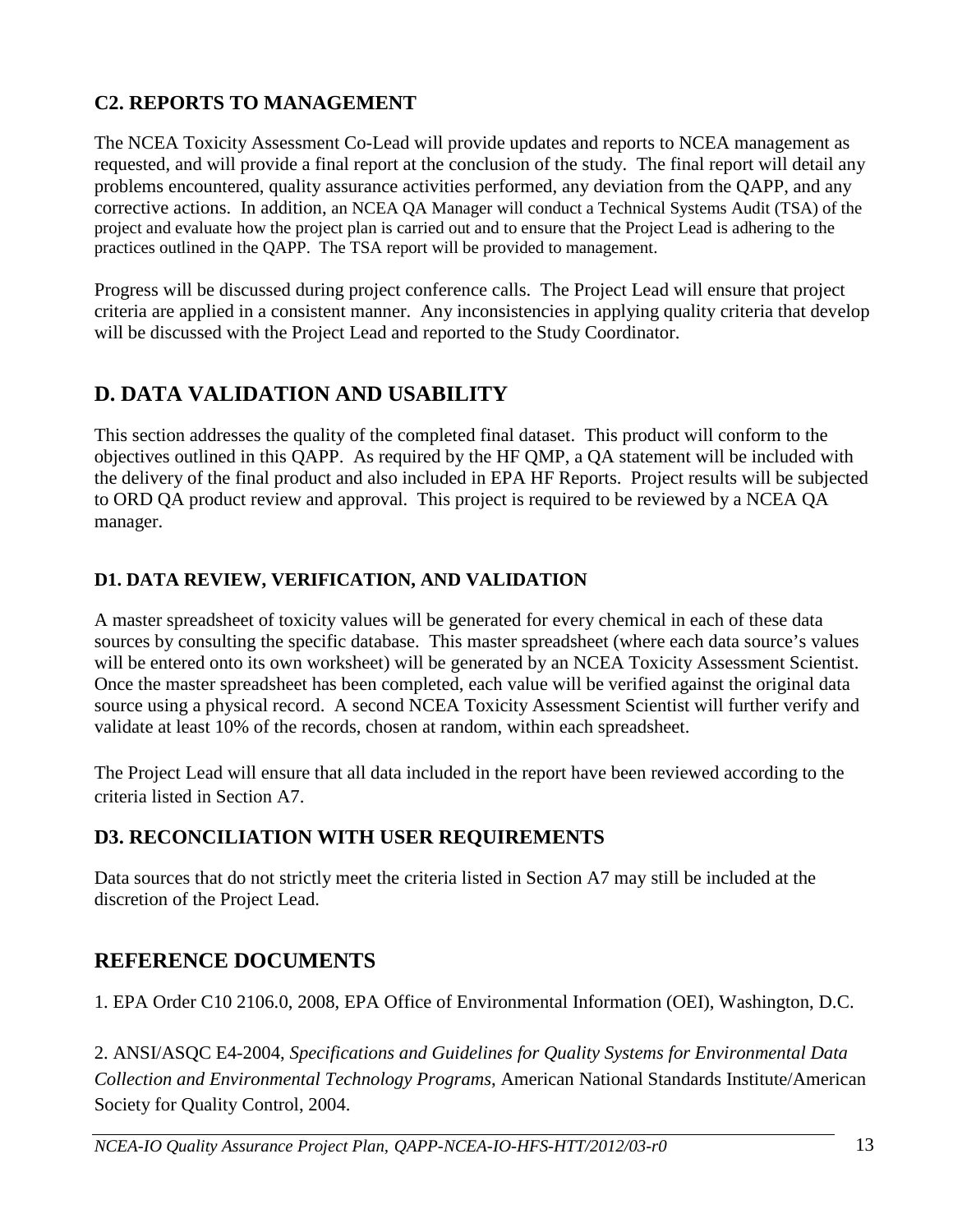3. U.S. Environmental Protection Agency, *Guidance for Quality Assurance Project Plans*, EPA QA/G-5, Office of Environmental Information, Washington D.C., December, 2002.

4. Toxic Substances Control Act (TSCA) Good Laboratory Practice Standards, 54 CFR 34034, August 17, 1989 [40 CFR 791].

5. U.S. Environmental Protection Agency, *Guidance on Technical Audits and Related Assessments for Environmental Data Operations*, EPA QA/G-7, Office of Environmental Information, Washington, D.C., January, 2000.

6. U.S. Environmental Protection Agency, *Data Quality Assessment: A Reviewer's Guide*, EPA QA/G-9R Office of Environmental Information, Washington, D.C., May, 2000.

7. U.S. Environmental Protection Agency, *ORD Policies and Procedures Manual, Section 13.2 and Section 13.4,* Washington, D.C., December 2006, <http://dcordhqapps1.epa.gov:9876/orma/> policies.nsf/webPolicy

8. U.S. Environmental Protection Agency, EPA Records Schedules, Office of Environmental Information, National Records Management Program, Washington, D.C. [http://www.epa.gov/records/policy/2155/rm\\_policy\\_cio\\_2155\\_1\\_2.pdf](http://www.epa.gov/records/policy/2155/rm_policy_cio_2155_1_2.pdf) 

9. U.S. Environmental Protection Agency, Information Resource Management Policy Manual, Directive Number 2100, Office of Environmental Information, Washington D.C., July, 1987.

 *Implementation Assistance*, 1995 Edition, Office of Information Resource Management, Research 10. U.S. Environmental Protection Agency, *EPA Good Automated Laboratory Practices: Principles and Guidance to Regulations for Ensuring Data Integrity in Automated Laboratory Operations with*  Triangle Park, NC, August, 1995.

11. U.S. Environmental Protection Agency, *ORD Policies and Procedures Manual, Section 13.2: Paper Laboratory Records*, Washington, D.C., December 2006, <http://dcordhqapps1.epa.gov:9876/orma/policies.nsf/f536fba05d681a598525702600653e9c/c820ee1b2e> c5289385257218006abf91?OpenDocument

 14. Rupp, Bernd, Klaus E Appel, and Ursula Gundert-Remy. 2010. "Chronic Oral LOAEL Prediction by Using a Commercially Available Computational QSAR Tool." *Archives of Toxicology* 84 (9) (September): 681–688. doi:10.1007/s00204-010-0532-x.